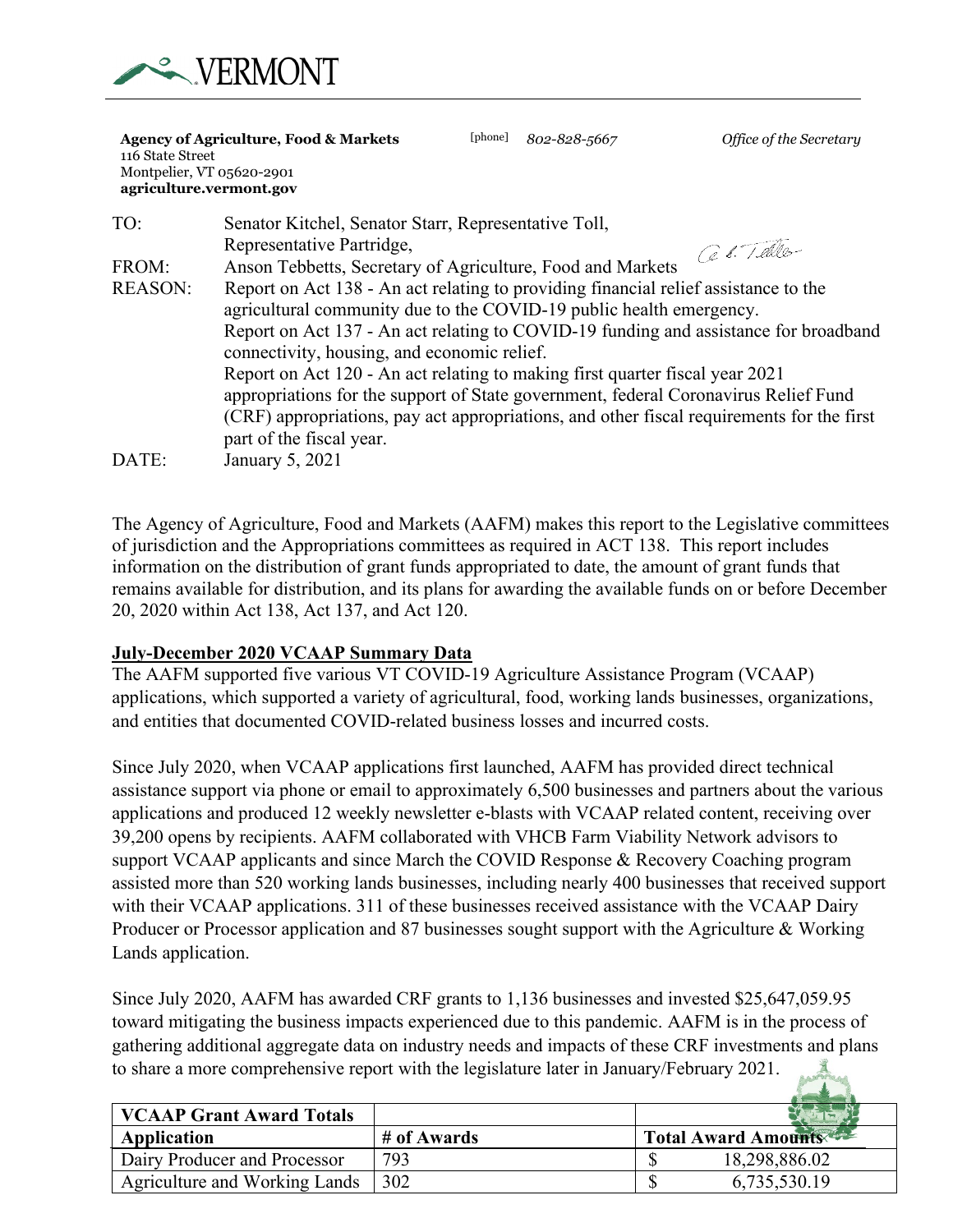| <b>Farmers Market Relief</b> |       | 12,643.74     |
|------------------------------|-------|---------------|
| Farm to School               | ∠∠    | 100,000.00    |
| <b>Agricultural Fairs</b>    |       | 500,000.00    |
| <b>Totals</b>                | 1,136 | 25,647,059.95 |

#### **Dairy Producer and Processor Assistance Application**

The Vermont COVID-19 Agriculture Assistance Program - Dairy Producer and Processor Program application was built and launched on July 17, 2020, closed on October 1, and then relaunched on October 19, with legislative changes, and officially closed again on November 15, 2020. The table below shows data on the activity within this application as of December 15, 2020 when final payments were made to applicants.

When the Dairy application relaunched on October 19, any applications initiated in the system but not submitted were required to resubmit a new application. No new applications were accepted since the deadline of November 15, 2020 and all applications have been reviewed, corrected, approved and paid. As of December 15, 2020, 845 applications have been submitted and are have been finalized as either awarded, ineligible, denied and/or closed. The table below shows the applications received by dairy business size category.

| <b>Received Dairy Applications</b> | <b>Dairy Processor Size</b> | <b>Number Received</b> |  |
|------------------------------------|-----------------------------|------------------------|--|
| <b>Dairy Processor</b>             | Less Than 500 lb/day        | 34                     |  |
|                                    | 500 to 10,000 lb/day        | 26                     |  |
|                                    | 10,000 to 50,000 lb/day     | 8                      |  |
|                                    | 50,000 to 100,000 lb/day    | $\overline{2}$         |  |
|                                    | 100,000 to 500,000 lb/day   | $\overline{0}$         |  |
|                                    | Over 500,000 lb/day         |                        |  |
| <b>Sub Total</b>                   |                             | 71                     |  |
|                                    |                             |                        |  |
| <b>Received Dairy Applications</b> | <b>Dairy Producer Size</b>  | <b>Number Received</b> |  |
| <b>Dairy Producer</b>              | <b>SFO</b>                  | 248                    |  |
|                                    | LFO                         | 33                     |  |
|                                    | <b>MFO</b>                  | 108                    |  |
|                                    | <b>CSFO</b>                 | 384                    |  |
| <b>Sub Total</b>                   |                             | 773                    |  |
|                                    |                             |                        |  |
| <b>Total Received Dairy</b>        |                             | 844                    |  |
| <b>Applications*</b>               |                             |                        |  |

\*The table above includes all applications, first round application and second round applications; not necessarily the number of unique business applications.

As of December 31, there was one application that was ineligible – this applicant contacted the agency requesting to apply for an ACCD grant instead of an Agency of Agriculture grant. The application was marked ineligible.

As of December 31, one application was denied - this applicant had met the capped amount and was provided a second round opportunity by mistake. Communication occurred with the applicant and the application was marked as denied.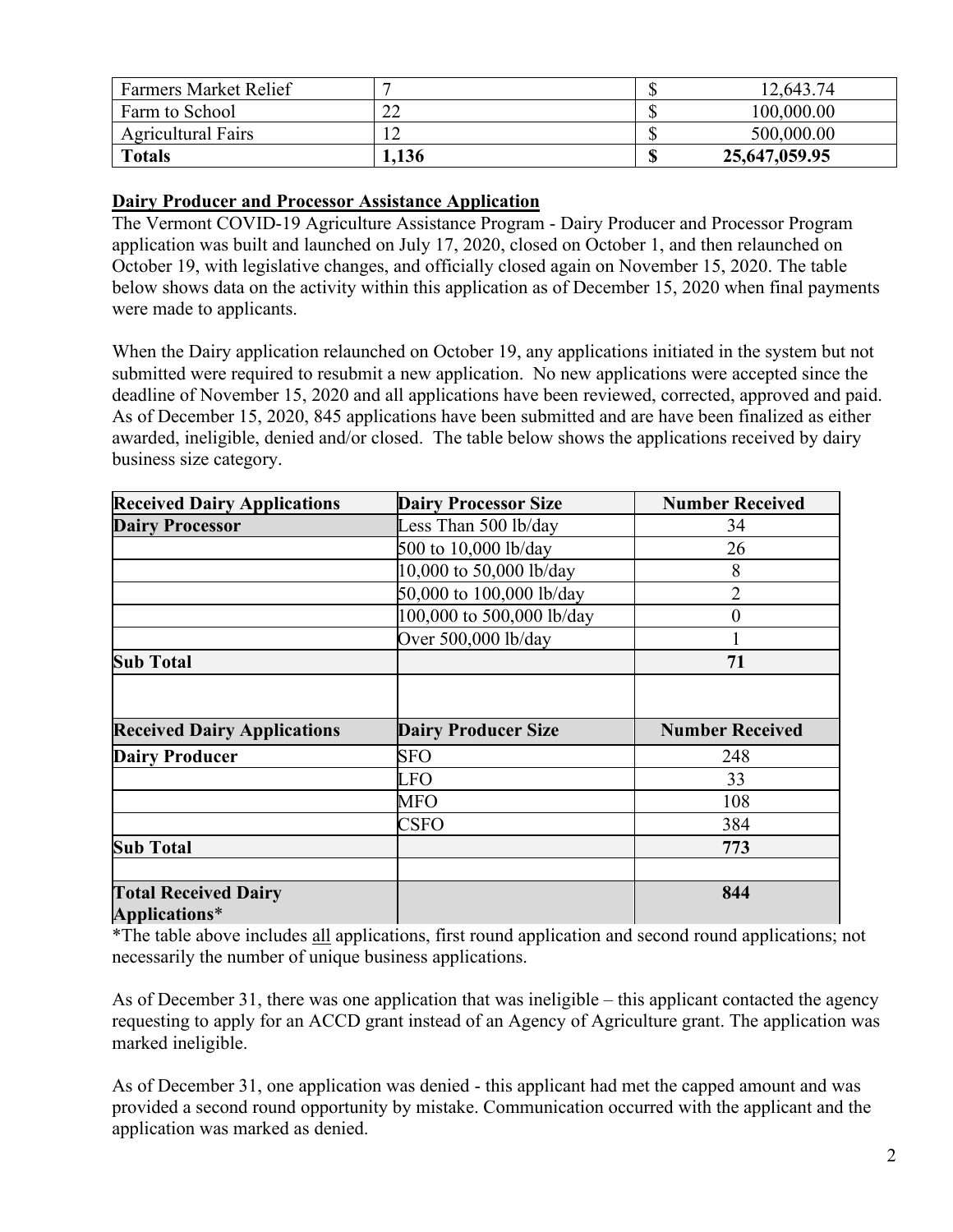As of December 31, 50 applications were marked as closed. The designation of closed was used to indicate that the applicant had applied correctly, was eligible but showed no further economic harm. In the case of dairy producers (farmers), many had a pay price for October that was greater than that for January, the documentation provided was insufficient to support the claim or the claim was not eligible, resulting in no further economic harm and no payment to the applicant. In the case of dairy processors, sales volumes and prices improved in October resulting in no further economic harm or the documentation provided was not sufficient to support the applicant's claims. AAFM interacted with dairy producer and processor applicants to ensure proper documentation of all claims through December 11. This deadline allowed for the necessary timeline to process applications, ensure that grant awards would be in made prior to December 20<sup>th</sup>, and that applicants would have time to deposit their payments prior to the end of the year as required – at the time – by the CARES Act.

| <b>Applicant Business Category</b> | Number of closed applications |
|------------------------------------|-------------------------------|
| Dairy Processors                   |                               |
| Less than 500 pounds per day       |                               |
| $500$ to $10,000$ pounds per day   |                               |
|                                    |                               |
| Dairy Producers                    |                               |
| <b>SFO</b>                         | 21                            |
| <b>CSFO</b>                        | 20                            |
| <b>MFO</b>                         |                               |
| <b>LFO</b>                         | 0                             |
|                                    |                               |
| <b>Total</b>                       | 50                            |

As of December 31, all applications had been reviewed and final payments awarded to 793 of the 844 submitted applications with a value of \$18,298,886.02. The total amount available for the Dairy Processors is \$3,800,000 and as of December 31, \$1,516,849.37 was awarded, representing 39.9% of the total appropriation available. The total amount available for Dairy Producers is \$21,200,000 and as of December 31, \$16,782,036.65 was awarded, representing 79.2% of the total appropriation available. The table below shows the approved and awarded applications by dairy business size category.

| <b>Approved for Payment</b>       | <b>Dairy Processor Size</b> | <b>Sum of Award</b> | <b>Number</b>  |
|-----------------------------------|-----------------------------|---------------------|----------------|
| <b>Dairy Processor</b>            | Less Than 500 lb/day        | \$499,485.34        | 29             |
|                                   | 500 to 10,000 lb/day        | \$562,885.76        | 23             |
|                                   | 10,000 to 50,000            | \$274,478.27        | 7              |
|                                   | lb/day                      |                     |                |
|                                   | 50,000 to 100,000           | \$120,000.00        | $\overline{2}$ |
|                                   | lb/day                      |                     |                |
|                                   | Over 500,000 lb/day         | \$60,000.00         |                |
| <b>Sub Total</b>                  |                             | \$1,516,849.37      | 62             |
|                                   |                             |                     |                |
| <b>Approved for Payment</b>       | <b>Dairy Producer Size</b>  | <b>Sum of Award</b> | <b>Number</b>  |
| <b>Dairy Producer</b>             | <b>SFO</b>                  | \$2,079,939.46      | 227            |
|                                   | <b>LFO</b>                  | \$3,300,000.00      | 33             |
|                                   | <b>MFO</b>                  | \$5,160,705.73      | 107            |
|                                   | <b>CSFO</b>                 | \$6,241,391.46      | 364            |
| Sub Total                         |                             | \$16,782,036.65     | 731            |
| <b>Total Approved and Awarded</b> |                             | \$18,298,886.02     | 793            |
| <b>Dairy Applications</b>         |                             |                     |                |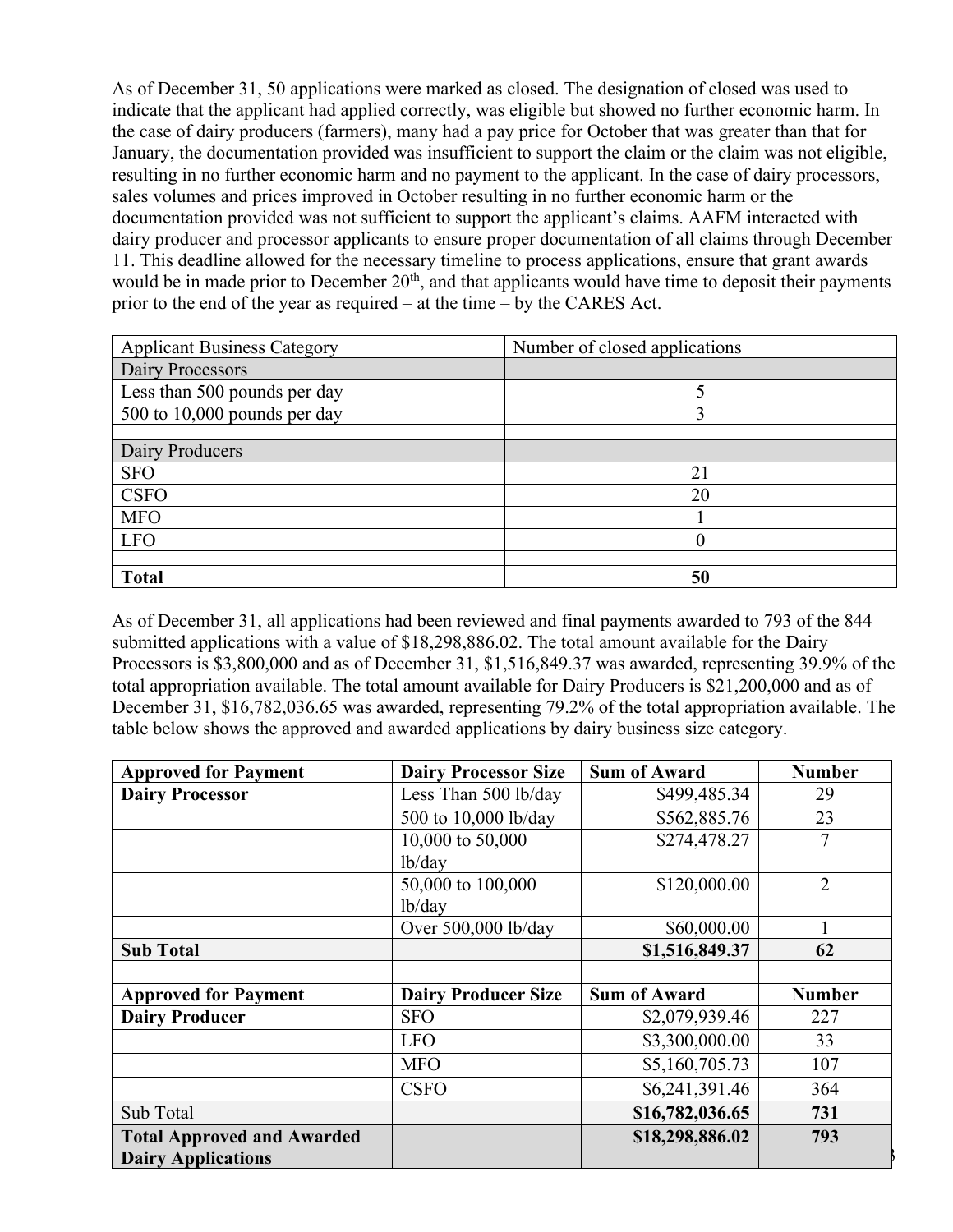## **Agriculture and Working Lands Assistance Application**

The Agriculture and Working Lands Assistance Application launched on Wednesday August 19, 2020, closed on October 1, and then relaunched on October 19, with some legislatively initiated eligibility changes, and closed officially on November 15, 2020. This application includes funding outlined in Act 120 (\$1 million), Act 137 (\$2.5 million), and Act 138 (\$5 million). This combined application has \$8.5 million of CRF available for agriculture businesses (including farmers, commercial meat processors, commercial slaughterhouses, and farmers markets), value-added food product businesses, forest products businesses, agriculture producer associations, and dairy producers and processors with expenses not eligible for coverage under the Dairy Assistance Application.

On November 18, 2020, AAFM requested a transfer of \$2M from Dairy (S. 351) to Ag and WL appropriation (H.961) due to increased demand in this program. The Agriculture and Working Lands Assistance Application experienced increased demand from various business categories that necessitated a request (and granted approval from JFC) to transfer \$250,000 from the S.351 Non-Dairy to H.961 Working Lands appropriation to award grants to eligible businesses with approved business claims.

As of December 31, 2020, 333 applications have been submitted and are have been finalized as either awarded, ineligible, denied and/or closed. The 302 applications of the 333 submitted and received applications have been approved for payment with a total award value of \$6,735,530.19. This represents 79% of the \$8,500,000 original appropriation currently available for Agriculture and Working Lands Assistance applications. The table below shows the distribution of awarded applications by Agriculture and Working Lands business type category.

| <b>Total Records</b><br><b>Total Award Amount</b><br>Total Total Amount Requested<br>\$6,735,530.19<br>18,287,385.25<br>302 |                                                        |                     |                               |              |  |  |  |
|-----------------------------------------------------------------------------------------------------------------------------|--------------------------------------------------------|---------------------|-------------------------------|--------------|--|--|--|
| Primary Business Activity 1<br>$\boldsymbol{\mathrm{v}}$                                                                    | <b>Business Category +</b><br>$\overline{\phantom{a}}$ | Sum of Award Amount | Sum of Total Amount Requested | Record Count |  |  |  |
| Agriculture Business                                                                                                        | Commercial Processor                                   | \$132,059.00        | 353,656.20                    | 5            |  |  |  |
|                                                                                                                             | Commercial Slaughterhouse                              | \$175,782.69        | 253,618.30                    | 5            |  |  |  |
|                                                                                                                             | Farmers Market                                         | \$112,520.75        | 213,575.28                    | 7            |  |  |  |
|                                                                                                                             | Farmer                                                 | \$4,027,095.94      | 10,975,933.81                 | 198          |  |  |  |
|                                                                                                                             | Subtotal                                               | \$4,447,458.38      | 11,796,783.59                 | 215          |  |  |  |
| Value-Added Food Product Business                                                                                           | $\overline{\phantom{a}}$                               | \$1,087,720.35      | 3,567,269.50                  | 41           |  |  |  |
|                                                                                                                             | Subtotal                                               | \$1,087,720.35      | 3,567,269.50                  | 41           |  |  |  |
| <b>Forest Products Business</b>                                                                                             |                                                        | \$964,632.48        | 2,409,906.69                  | 35           |  |  |  |
|                                                                                                                             | Subtotal                                               | \$964,632.48        | 2,409,906.69                  | 35           |  |  |  |
| Dalry Producer or Processor                                                                                                 |                                                        | \$154,466.00        | 206,784.59                    | 5            |  |  |  |
|                                                                                                                             | Subtotal                                               | \$154,466.00        | 206,784.59                    | 5            |  |  |  |
| Agriculture Producer Association                                                                                            |                                                        | \$81,252.98         | 306,640.88                    | 6            |  |  |  |
|                                                                                                                             | Subtotal                                               | \$81,252.98         | 306,640.88                    | 6            |  |  |  |
| Total                                                                                                                       |                                                        | \$6,735,530.19      | 18,287,385.25                 | 302          |  |  |  |

During the past month when final VCAAP grant awards were reviewed and approved, AAFM's program continued to receive appreciative feedback about the access to COVID-19 recovery funding during these challenging economic times:

"Secretary Tebbetts, I would like to thank you so much for the more than \$30,000 we received in grant support this year. We, the partners would have had to work for free this year if it wasn't for the grant."

"Thanks for all your hard work! We appreciate it! "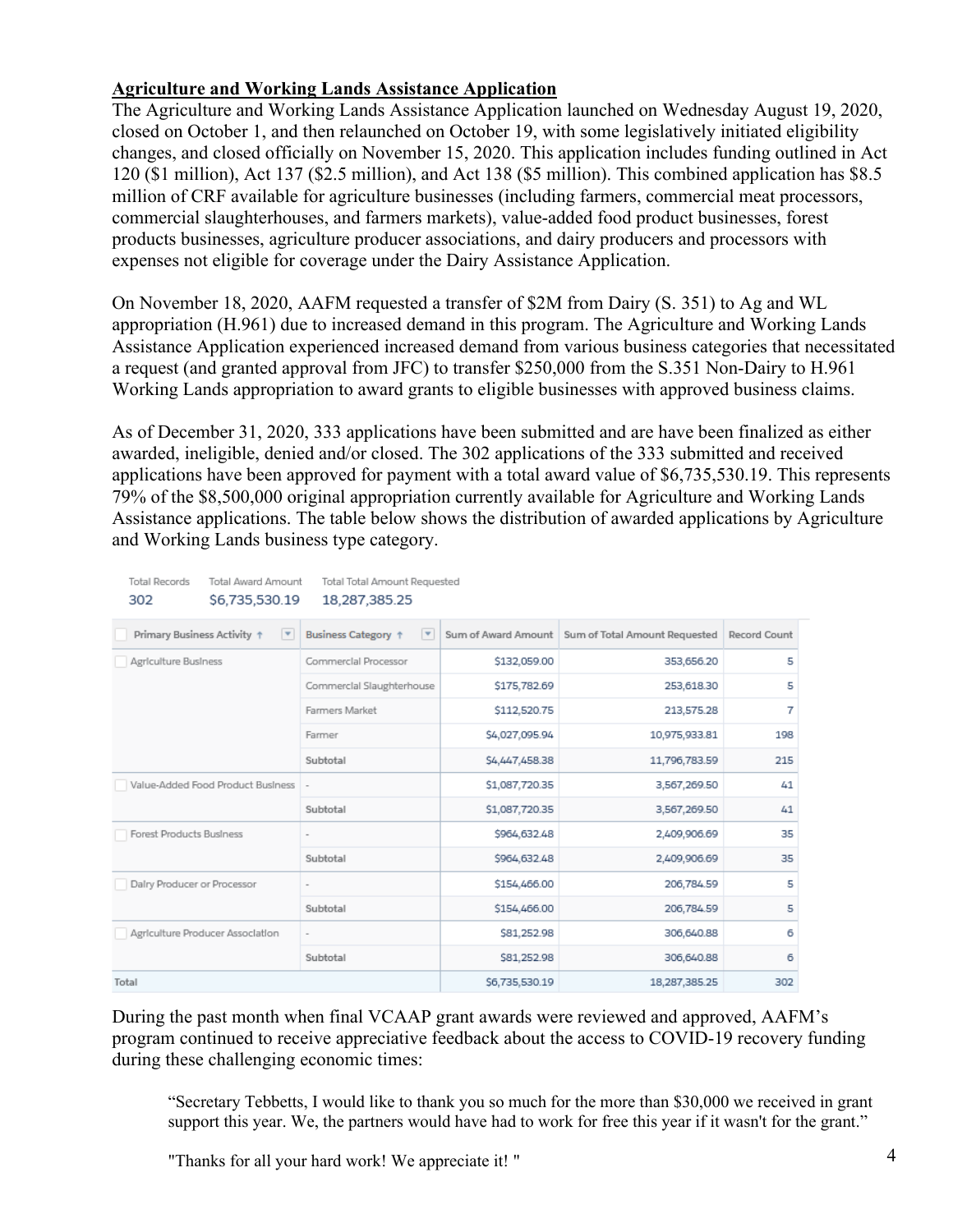"Wow! I am incredibly surprised and extremely grateful for this [grant award]. Thank you so very much. This will be a huge help to our business. Thank you, thank you."

# **Farmers Markets Relief Application**

The Farmers Market Relief Application, authorized by the passage of Act 154, began accepting applications on October 16, 2020 through the Agency's online grants management system, and closed on November 13, 2020. This program provides up to \$2,000 to farmers markets with less than \$10,000 in gross annual revenue who have suffered economic harm as a result of the COVID-19 pandemic.

As of December 31, 2020, seven applications have been submitted. All applications have been reviewed and approved and payments have been processed.

| <b>Applications</b> | <b>Applications</b> | <b>Applications</b> | <b>Total Funds</b> | <b>Total Funds</b> |
|---------------------|---------------------|---------------------|--------------------|--------------------|
| <b>Submitted</b>    | <b>Reviewed</b>     | Awarded             | Requested          | Awarded            |
|                     |                     |                     | \$12,643.74        | \$12,643.74        |

Five of the seven applicants were awarded the maximum \$2,000 award. Total losses and expenses reported by the seven market applicants ranged from \$757 to \$13,538, with an average loss of \$6,695. Most of the economic harm reported came in the form of lost revenue associated with a reduction in vendor fees.

Outreach for this program was conducted through numerous channels. This included several direct emails to the Vermont Farmers Market Association, including supporting partners such as NOFA-VT and Rural Vermont. A press release from AAFM accompanied the launch of the program. Information about the program has been shared through AAFM's newsletter, social media channels, [AGR.covidresponse@vermont.gov](mailto:AGR.covidresponse@vermont.gov) email account, and postings to the VT Farmers Market Association listserv. An AAFM webpage was created to house resources and information about the program.

# **Farm to School Application**

The Farm to School Application, authorized by the passage of Act 154, began accepting applications on October 16<sup>th</sup>, 2020. AAFM worked with the Agency of Education to create a joint application where schools and childcare providers could apply to both the Farm to School opportunity and Agency of Education's Child Nutrition Equipment Grant. The deadline to apply to both programs was November 9, 2020.

A joint application was established due to significant overlap in eligibility for both AAFM and AOE programs, regarding who could apply and with what kinds of costs were covered. Additionally, the objective was to make the process as easy as possible for potential school applicants. The joint application allowed applicants to apply for one or both programs through the same application, reducing the burden on applicants interested in applying to both programs. This created significant efficiencies in creating and deploying both funding opportunities and also protected against issuance of duplicative payments, and allowed for a more robust outreach and communication strategy through the combined efforts of both agencies.

5 As of December 31, 2020, twenty-seven applications have been submitted. All applications have been reviewed and twenty-two have been approved for funding. Funding requests exceeded the program budget of \$100,000. Four applications were deemed ineligible for funding based on the authorizing legislative language. All applicants have been notified of the status of their application and payments have been processed.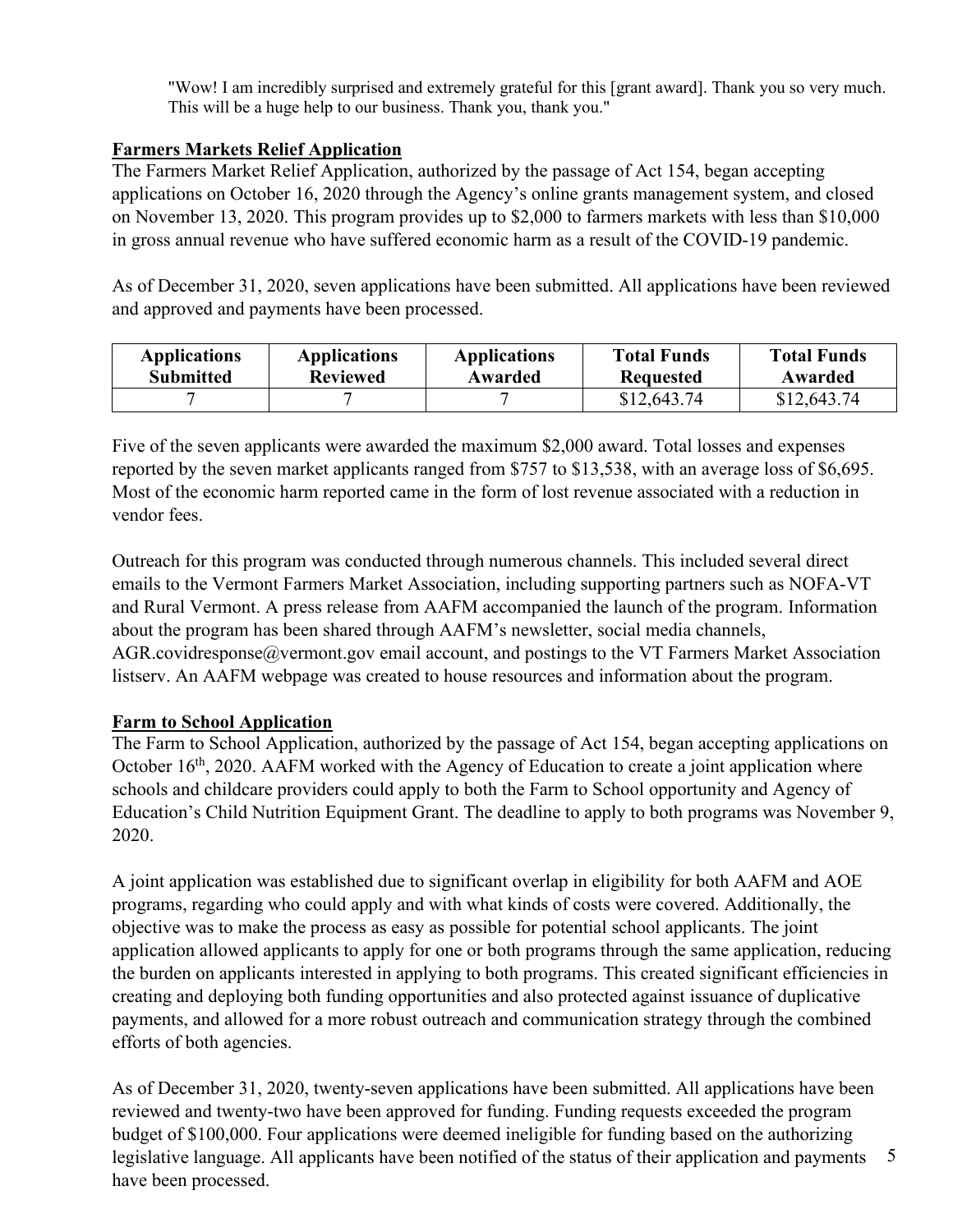| <b>Applications</b> | <b>Applications</b> | <b>Applications</b> | <b>Total Funds</b> | <b>Total Funds</b> |
|---------------------|---------------------|---------------------|--------------------|--------------------|
| <b>Submitted</b>    | <b>Reviewed</b>     | Awarded             | <b>Requested</b>   | Awarded            |
|                     |                     | ∠∠                  | \$118,352          | \$100,000          |

Of the twenty-two applications awarded, nine were submitted by early childcare providers and thirteen were submitted by schools.

Outreach for this program happened through multiple channels. The opportunity was shared in a press release from AAFM that went out on October 16, 2020. Several announcements were sent out to the farm to school listserv, which reaches thousands of subscribers across the state. Staff performed direct outreach to organizations that promote farm to school activities throughout the state, including: NOFA-VT, Shelburne Farms, Hunger Free Vermont, Healthy Roots Collaborative, Food Connects, Green Mountain Farm to School, Vital Communities, Bright Futures, and the School Nutrition Association. A webpage for the program was created on the AAFM website and information was shared through AAFM's weekly newsletter, [AGR.covidresponse@vermont.gov](mailto:AGR.covidresponse@vermont.gov) email account, and social media channels. Significant outreach efforts were also undertaken by the Agency of Education through numerous direct and indirect channels.

Farm to School awarded applicants expressed gratitude for the relief payments:

"I appreciate the help you provided in making this happen for the childcare kids because of extra costs during Covid. We are looking forward to doing sprouts, greens, herbs, and other things indoors during the Covid winter months ahead. Best to you  $\&$  the team for helping even the youngest with our small time gardens & small pockets!" -Patti Smith, childcare provider, Waterbury Center

"You have no idea how wonderful this is! Such a wonderful opportunity for the kids and myself. I'm crying happy tears right now!" -Karen Mugford, childcare provider, Randolph

#### **Agricultural Fairs Assistance Application**

There was no additional activity associated with the Vermont COVID-19 Agriculture Assistance Program Agriculture Fairs Application in December.

Twelve applications were received from Agricultural Fairs and deemed eligible by the AAFM review team. All twelve applicants were notified on September 3, 2020 of the grant amounts awarded, based on an equitable calculation of reported losses and incurred costs across all eligible fairs, and grant payments totaling \$500,000 were completed via ACH on September 4, 2020. One fair payment was capped at \$100,000 (totaling 17% of their expense and loss claims), and the remaining fair payments ranged from \$6,274 and \$87,771 (each totaling 20% of their expense and loss claims).

|                                                      | Total Losses & Expenses | Total Fair Grant |
|------------------------------------------------------|-------------------------|------------------|
| Agricultural Fairs Application Status   Applications | Claimed                 | Payments         |
| <b>Approved Grant Payments</b>                       | 2,620,370               | \$500,000        |

## **VCAAP Education and Outreach Efforts**

All Vermont COVID-19 Agriculture Assistance Program Applications were closed by December but final application review and applicant communication occurred during this month across various applications.